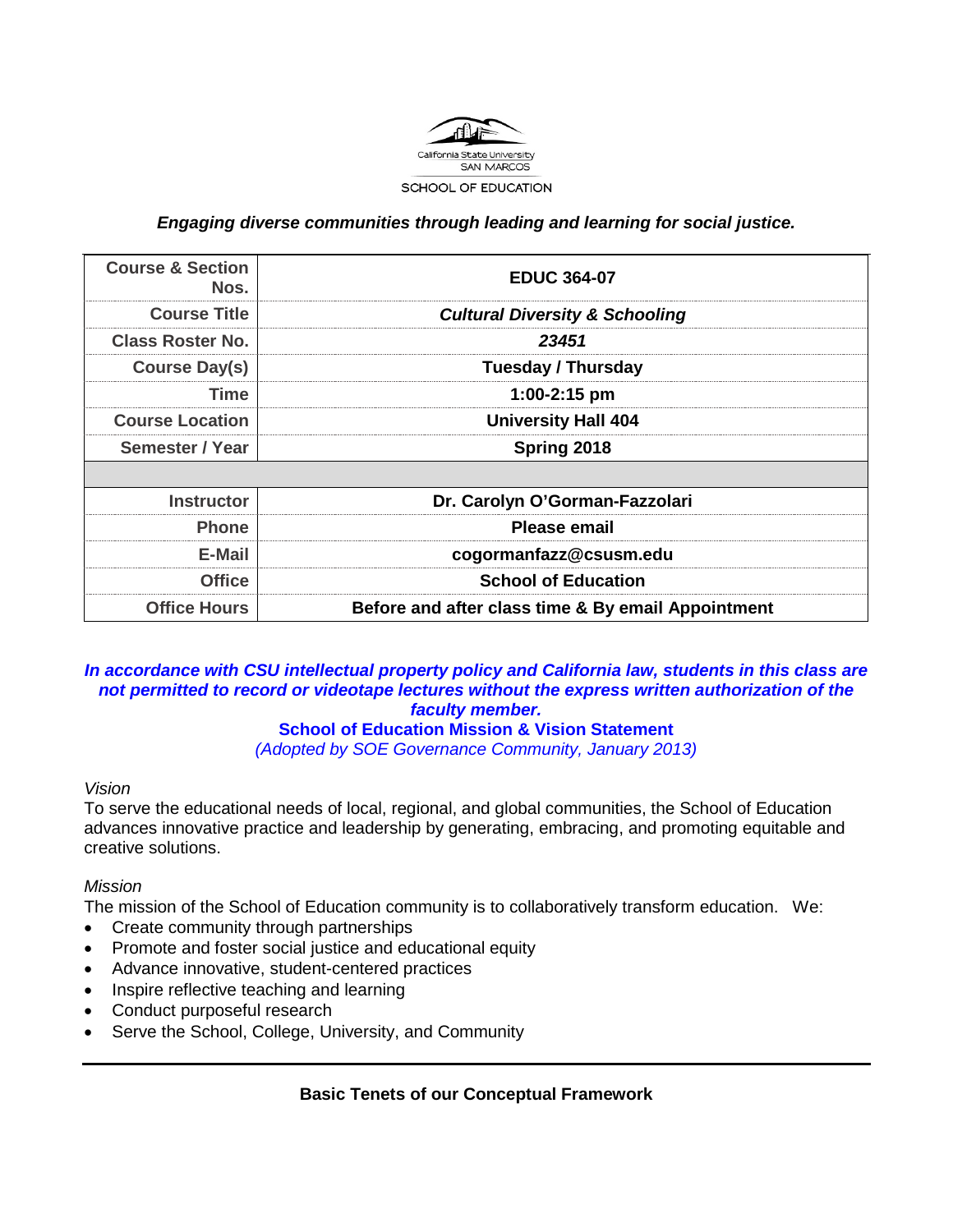- Student centered education
- Research and theory specific to the program field inform practice
- Connections and links between coursework and application
- Strong engagement between faculty and candidates
- Culturally responsive pedagogy and socially just outcomes

### **COURSE DESCRIPTION**

**EDUC 364. Cultural Diversity in Schooling.** Required of all credential candidates. Principles of first and second language acquisition (e.g., historical and current theories, psychology, sociocultural, political, and pedagogical factors) and issues related to notions of culture, interaction, and communication in school and community contexts (e.g., the nature of culture, manifestations of cultural contact, and cultural diversity in the United States and in California) within a theoretical and applied context.

### **Course Objectives**

Students completing EDUC 364 will be able to demonstrate:

- Developing competencies in *TPE 15: Social Justice and Equity*;
- Understanding of various concepts of culture and cultural contact, and their applicability to learning and teaching;
- Understanding of cultural diversity in the United States and California;
- A general familiarity with cultural responsive pedagogy;
- Understanding of "*at risk*" and foster children\*

#### **Unique Course Requirements**

**1. Tutoring Foster or Homeless Children.** A unique aspect of this course is the tutoring of foster or homeless children. All students enrolled in this class **ARE REQUIRED** to do so as part of the course. There will be **NO EXCEPTIONS.** If you do not wish to tutor foster or homeless children, you are asked to drop the class. **NOTE**: Tutoring accounts for twenty (20) hours that are counted towards the 45 student contact hours required by CSUSM for entrance into the Teaching Credential program.

**2. All rights reserved.** As instructor of record, I reserve the right to change, add to, or delete any and all material from the course.

# **REQUIRED TEXTS and ACCOUNTS**

#### **Required Texts:**

Rothenberg, Paula. Race, class, & gender in the United States: An integrated study (2009). 8th Edition (or above).

#### **Cougar Courses:**

This course requires frequent engagement with course activities and assignments on Cougar Course.

### **COURSE & PROGRAM STUDENT LEARNING OUTCOMES**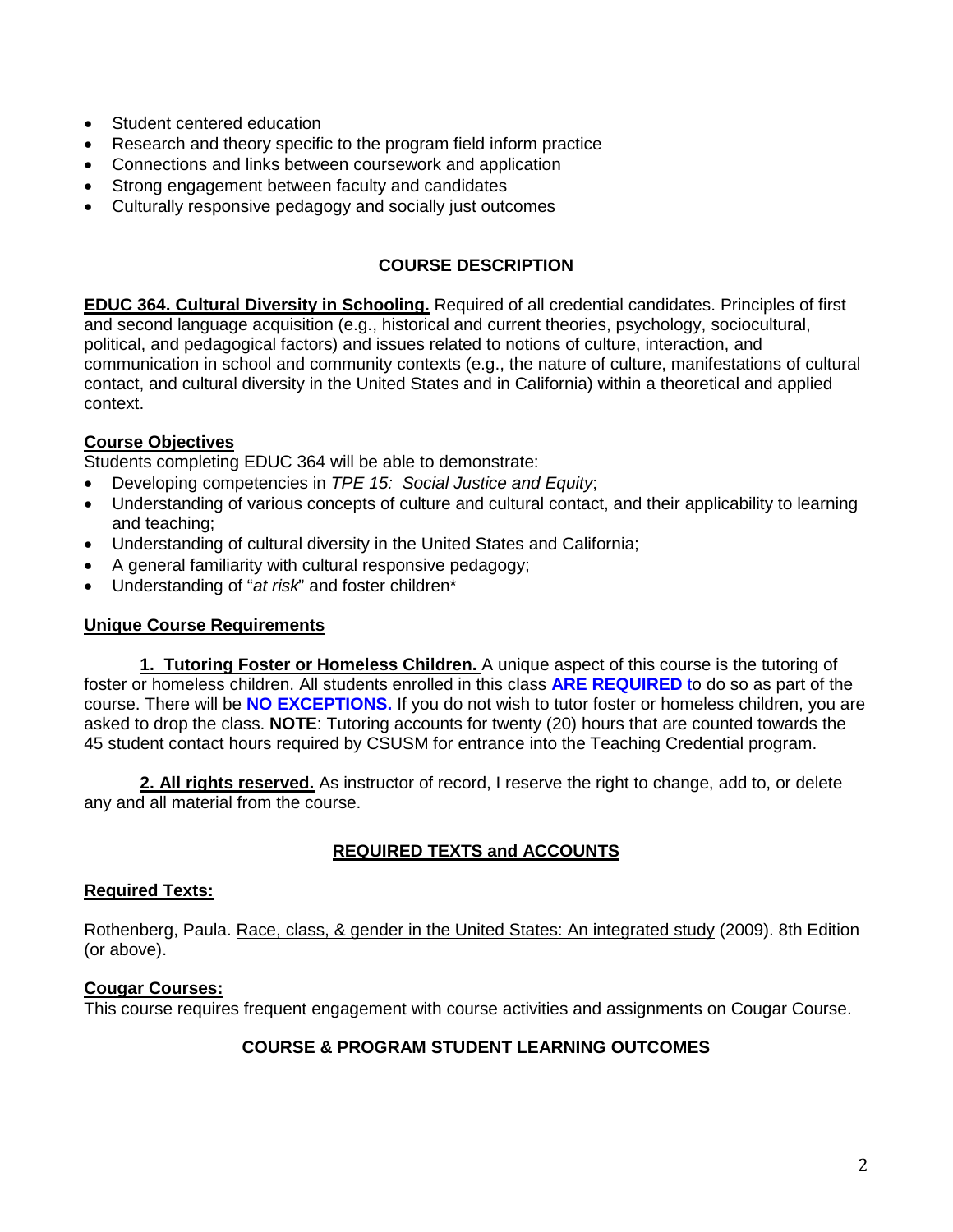## **Authorization to Teach English Learners (Credential Courses only)**

This credential program has been specifically designed to prepare teachers for the diversity of languages often encountered in California public school classrooms. The authorization to teach English learners is met through the infusion of content and experiences within the credential program, as well as additional coursework. Candidates successfully completing this program receive a credential with authorization to teach English learners. *(Approved by CCTC in SB 2042 Program Standards, August 02).*

### Teacher Performance Expectation (TPE) Competencies

The course objectives, assignments, and assessments have been aligned with the CTC standards for (Single Subject, Multiple Subject, Special Education, etc.) Credential. For further clarification, please contact Dr. Ana Hernandez, CTEL Program Coordinator at [ahernand@csusm.edu](mailto:ahernand@csusm.edu)*.*

This course is designed to help teachers seeking a California teaching credential to develop the skills, knowledge, and personal attributes necessary to assist schools and districts in implementing effective programs for all students. The successful candidate will be able to merge theory and practice in order to realize a comprehensive and extensive educational program for all students. You will be required to formally address the following TPEs in this course

## **TPE 15: Social Justice and Equity**

*Unique to CSUSM's Teacher Credential Program is TPE 15: Social Justice & Equity. Teacher candidates will be able to identify issues of social justice and equity in the classroom to ensure equal outcomes for diverse students. They will be familiar with ideas, definitions, and major theorists in the fields of multicultural education, social reconstruction, and democratic education. Pluralism and divergent perspectives on educating students will be the foundation of designing effective lessons and instructional practices for diverse students. Candidates will understand when and how to collaborate*  with others, especially curriculum specialists, community leaders, and parents on preparing relevant *and appropriate instructional activities, curricular units, and school structures that would provide equitable outcomes for students from different linguistic, cultural, and socio-economic backgrounds.*

### **GENERAL CONSIDERATIONS**

### **Assessment of Professional Dispositions**

Assessing a candidate's dispositions within a professional preparation program is recognition that teaching and working with learners of all ages require not only specific content knowledge and pedagogical skills, but also positive attitudes about multiple dimensions of the profession. The School of Education has identified six dispositions – social justice and equity, collaboration, critical thinking, professional ethics, reflective teaching and learning, and life-long learning—and an assessment rubric. For each dispositional element, there are three levels of performance- *unacceptable*, *initial target*, and *advanced target*. The description and rubric for the three levels of performance offer measurable behaviors and examples.

The assessment is designed to provide candidates with ongoing feedback for their growth in professional dispositions and includes a self-assessment by the candidate. The dispositions and rubric are presented, explained and assessed in one or more designated courses in each program as well as in clinical practice. Based upon assessment feedback candidates will compose a reflection that becomes part of the candidate's Teaching Performance Expectation portfolio. Candidates are expected to meet the level of *initial target* during the program.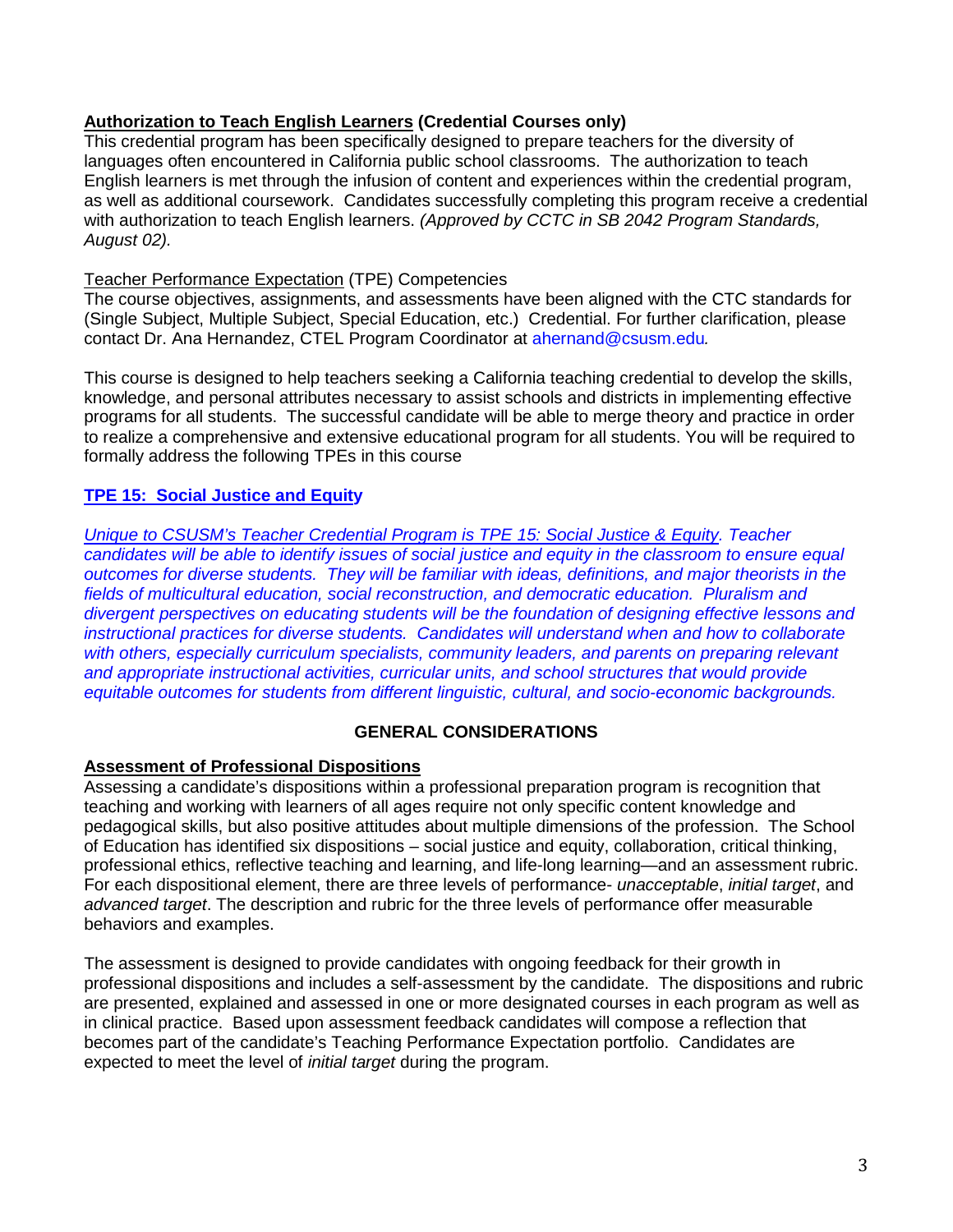## **School of Education Attendance Policy**

Due to the dynamic and interactive nature of courses in the School of Education, all candidates are expected to attend all classes and participate actively. At a minimum, candidates must attend more than 80% of class time, or s/he may not receive a passing grade for the course at the discretion of the instructor. Individual instructors may adopt more stringent attendance requirements. **Thus, for this class, students who miss four (4) classes will be dropped.** Should the candidate have extenuating circumstances, s/he should contact the instructor as soon as possible. *(Adopted by the COE Governance Community, December, 1997).*

### **Students with Disabilities Requiring Reasonable Accommodations**

Students with disabilities who require reasonable accommodations must seek approval for services by providing appropriate and recent documentation to the Office of Disability Support Services (DSS). This office is in Craven Hall 4300, contact by phone at (760) 750-4905, or TTY (760) 750- 4909. Students authorized by DSS to receive reasonable accommodations should meet with their instructor during office hours. Alternatively, in order to ensure confidentiality, in a more private setting.

#### **All University Writing Requirement**

The all-University writing requirements will be met through written reactions and reflections related to assigned readings. Every course at the University must have a writing requirement of at least 2500 words.

### **CSUSM Academic Honesty Policy**

Teacher Candidates will be expected to adhere to standards of academic honesty and integrity, as outlined in the Student Academic Honesty Policy. All written work and oral presentation assignments must be original work. All ideas/materials that are borrowed from other sources must have appropriate references to the original sources. Any quoted material should give credit to the source and be punctuated with quotation marks.

Candidates are responsible for honest completion of their work including examinations. There will be no tolerance for infractions. If you believe there has been an infraction by someone in the class, please bring it to the instructor's attention. The instructor reserves the right to discipline any student for academic dishonesty in accordance with the general rules and regulations of the university. Disciplinary action may include the lowering of grades and/or the assignment of a failing grade for an exam, assignment, or the class as a whole.

Incidents of Academic Dishonesty will be reported to the Dean of Students. Sanctions at the University level may include suspension or expulsion from the University.

### **Plagiarism**

As an educator, it is expected that each candidate will do his/her own work and contribute equally to group projects and processes. Plagiarism or cheating is unacceptable under any circumstances. If you are in doubt about whether your work is paraphrased or plagiarized see the Plagiarism Prevention for Students website [http://library.csusm.edu/plagiarism/index.html.](http://library.csusm.edu/plagiarism/index.html) If there are questions about academic honesty, please consult the University catalog.

### **Use of Technology**

Candidates are expected to demonstrate competency in the use of various forms of technology (i.e. word processing, electronic mail, Cougar Courses (Moodle platform), use of the Internet, and/or multimedia presentations). Specific requirements for course assignments with regard to technology are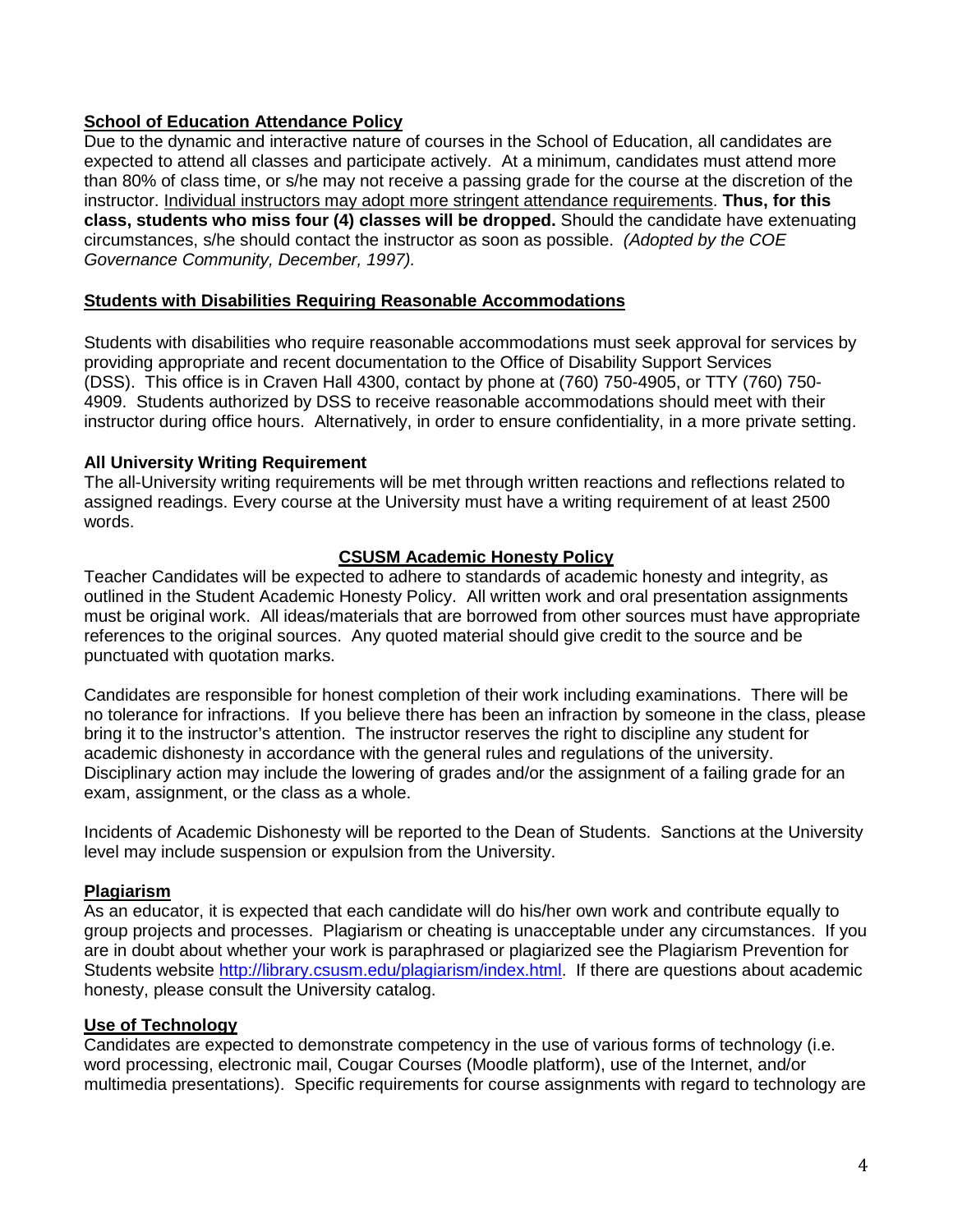at the discretion of the instructor. Keep a digital copy of all assignments for use in your teaching portfolio. All assignments will be submitted online. Details will be given in class.

### **Electronic Communication Protocol**

Electronic correspondence is a part of your professional interactions. If you need to contact the instructor, e-mail is often the easiest way to do so. It is my intention to respond to all received e-mails in a timely manner. Please be reminded that e-mail and on-line discussions are a very specific form of communication, with their own nuances and etiquette. For instance, electronic messages sent in all upper case (or lower case) letters, major typos, or slang, often communicate more than the sender originally intended. With that said, please be mindful of all e-mail and on-line discussion messages you send to your colleagues, to faculty members in the School of Education, or to persons within the greater educational community. All electronic messages should be crafted with professionalism and care. Things to consider:

- Would I say in person what this electronic message specifically says?
- How could this message be misconstrued?
- Does this message represent my highest self?
- Am I sending this electronic message to avoid a face-to-face conversation?

In addition, if there is ever a concern with an electronic message sent to you, please talk with the author in person in order to correct any confusion.

# **COURSE REQUIREMENTS AND GRADED COURSE COMPONENTS**

## **Grading Standards**

- All required work must be submitted on time.
- You will lose one complete grade on an assignment for late submissions.
- All work will be submitted electronically to **Cougar Courses** page

# **Assessment of Progress**

### **There are 100 points possible**:

| <b>Assignment</b>                                | <b>Due Date</b> | <b>Points Possible</b> |
|--------------------------------------------------|-----------------|------------------------|
| Attendance and Class Participation               | Ongoing         | 15                     |
| Social Justice Paper #1 (pre)                    | February 1      |                        |
| Social Justice Paper #2 (post)                   | May $3$         |                        |
| Personal/Family Background Paper                 | February 22     | 15                     |
| <b>Discussion Forums &amp; Module Activities</b> | Ongoing         | 30                     |
| <b>Tutor Connection Reflection Paper</b>         | May 10          | 15                     |
| Final Exam                                       | By May 17       | 15                     |

# **1) Attendance and Class Participation (15 points)**. **Ongoing**

It the expected that you will attend all sessions and actively participate in class discussions. If you miss four (4) hours, or it's equivalent, you will be dropped from the class.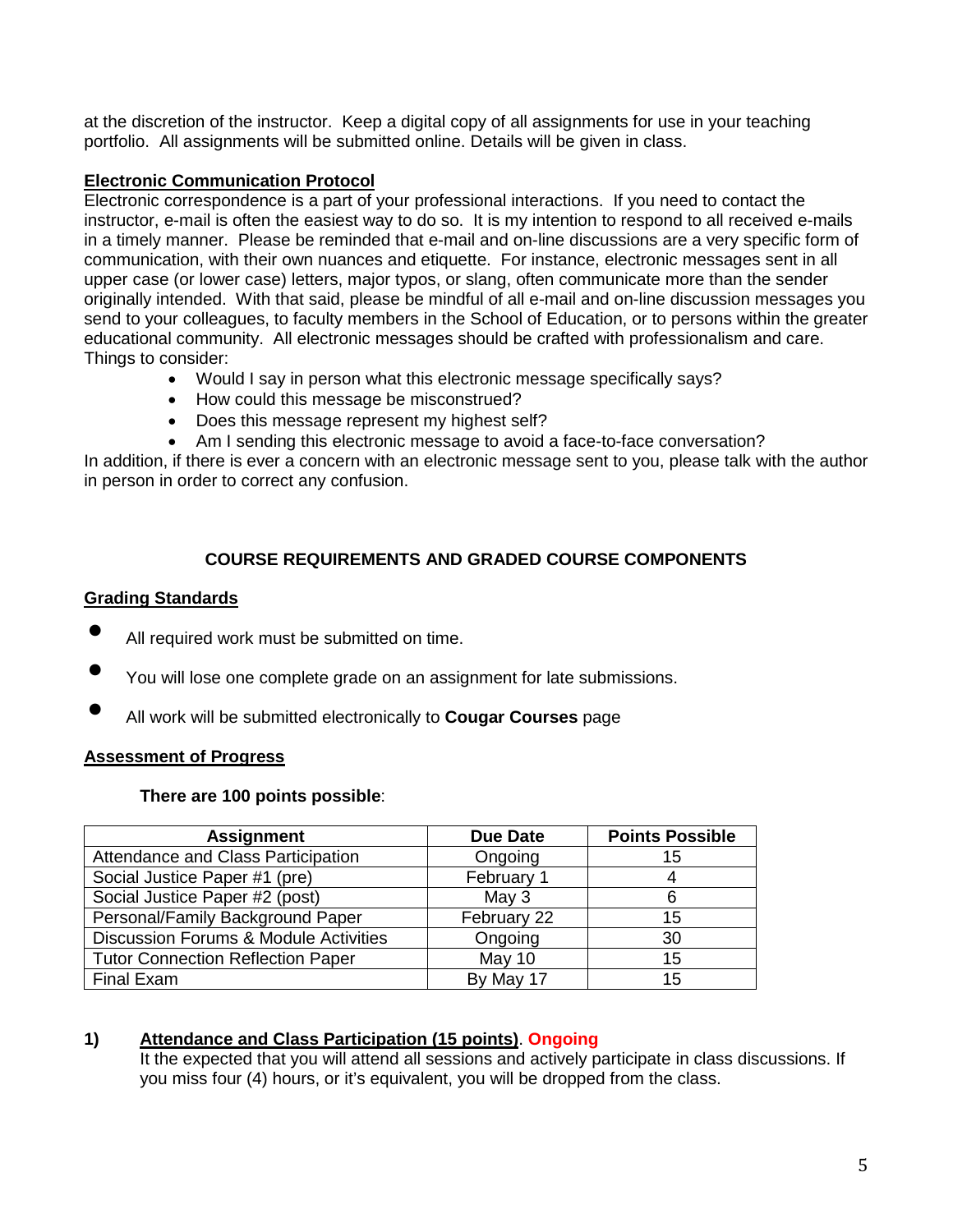**2) Social Justice Paper(s)-pre and post (10 points total).** You will submit two papers (One-1 page/One-2 pages) of your understanding of Social Justice. One is submitted at the start of semester (pre-) and another at the end (post-). The second paper should reflect an enhanced understanding of the concept based on the readings, class discussions and your experience in class. Answer the following question:

What does the term **Social Justice** mean to you and the teaching profession?

Paper #1: *(One-pager, 4 points)* **Due: February 1** Paper #2: *(Two-pager, 6 points)* **Due: May 3**

**3) Personal/Family Background (15 points). Due: Feb. 25.** By researching and studying one's family background it is possible to gain an appreciation about each other as individuals and the many similarities and differences we share.

In this assignment you are to write a 5-7 page narrative about your family background including religious affiliation, ethnicity, culture, language(s), country of origin, education/occupation and any other information you think is of interest and value.

Reflect on your own experiences in terms of your cultural referents, your family background, and other factors determined by your own circumstances and upbringing. Be prepared to discuss your assignment within a larger class dialogue.

NOTE: If you are adopted or were raised in foster care, and choose not to disclose this information, your paper may be fictionalized, or you may choose to discuss how you came to be the person you are today based on the influences of society, important or significant adult in your life. Please let me know if you require this or other accommodations to complete this assignment.

**4) Discussion Forums (15 points), Online Module Learning Activities and Reading Responses (15 points)--Ongoing:** Students are **REQUIRED** to participate in **Cougar Courses DISCUSSION FORUMS.** Focus on the weekly readings, be introspective, address issues, and experiences, from the readings that spark your imagination. With each original posting, please respond to at least two peers. You will be provided with suggested prompts, but you may create an original response, as appropriate.

**NOTE:** Please submit a minimum of 15 original and substantive postings plus two responses to peers for each post. You can skip one discussion forum of your choice.

DISCUSSION FORUM Entries and Points:

- \*15+ entries-15 points
- \*14 entries-14 points
- \*13 entries-13 points, etc…

LET ME BE CLEAR: Personal notes to students, *"I agree with….", 'You're so right"*…. Statements, comments, etc., and other such non-substantive postings will not be counted in the total. I'm looking for consistency of discussion.

*Ongoing-Do not wait until the end of the semester to post* to Cougar Courses. Last day to post to discussion forums is **May 12.**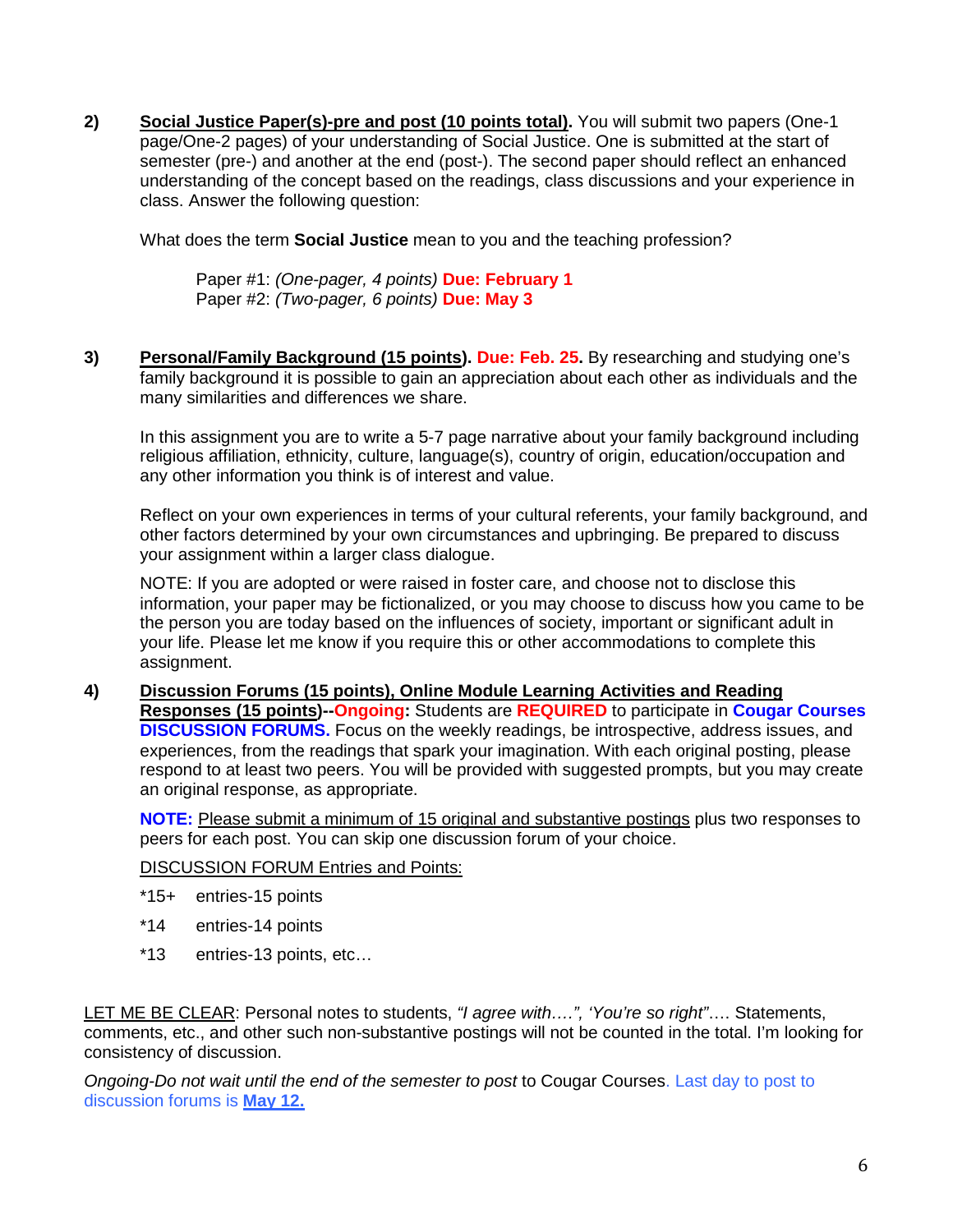**6. Tutor Connection Reflection Paper (15 points**). **Due: May 10**. Considering the course content and your experience serving a foster youth, describe your experience and articulate your learning. Please submit your two-page reflection to Cougar Course - Module 16.

**7. Final Exam (15 points**). **Due: by May 17**. There will be an online final exam.

# **Welcome To EDUC 364-Hybrid**

Welcome to **EDUC 364** Cultural Diversity & Schooling. This section of EDUC 364 will be taught as a **HYBRID** class, meaning that it will be taught partially on-line. Almost all class assignments are required to be posted on-line via **Cougar Courses**.

Refer to **Cougar Courses-EDUC 364-Spring 2018, for specifics of the syllabus**. Cougar Course will be our source for scheduled readings, videos, Power Points, etc., and assignments for the week. **ALL ASSIGNMENT DUE DATES ARE LISTED IN THE SYLLABUS AND IN COUGAR COURSE MODULES.** 

## **Electronic Communication Protocol**

Electronic correspondence is a part of your professional interactions. If you need to contact the instructor, e-mail is often the easiest way to do so. It is my intention to respond to all received e-mails in a timely manner. Please be reminded that e-mail and on-line discussions are a very specific form of communication, with their own nuances and etiquette. For instance, electronic messages sent in all upper case (or lower case) letters, major typos, or slang, often communicate more than the sender originally intended. With that said, please be mindful of all e-mail and on-line discussion messages you send to your colleagues, to faculty members in the School of Education, or to persons within the greater educational community. All electronic messages should be crafted with professionalism and care.

Things to consider:

- Would I say in person what this electronic message specifically says?
- How could this message be misconstrued?
- Does this message represent my highest self?
- Am I sending this electronic message to avoid a face-to-face conversation?

In addition, if there is ever a concern with an electronic message sent to you, please talk with the author in person in order to correct any confusion

### **Course Schedule: Spring 2018**

| EDUC 364 (07) Spring 2018 - Dr. Carolyn O'Gorman-Fazzolari |                                              |  |  |
|------------------------------------------------------------|----------------------------------------------|--|--|
| <b>Week / Topic / Dates</b>                                | <b>Homework &amp; Assignments</b>            |  |  |
| Week 1: Introductions / Syllabus Review / Tutor            | FORUM #1: Introductions (mandatory)          |  |  |
| <b>Connection</b>                                          |                                              |  |  |
| January 23 & 25                                            |                                              |  |  |
|                                                            |                                              |  |  |
| Week 2: Definitions / Core Curriculum                      | FORUM #2:                                    |  |  |
| January 30 & Feb. 1                                        |                                              |  |  |
| Michelle - Tutor Connection                                | <b>DUE: Social Justice Paper #1 (Feb. 1)</b> |  |  |